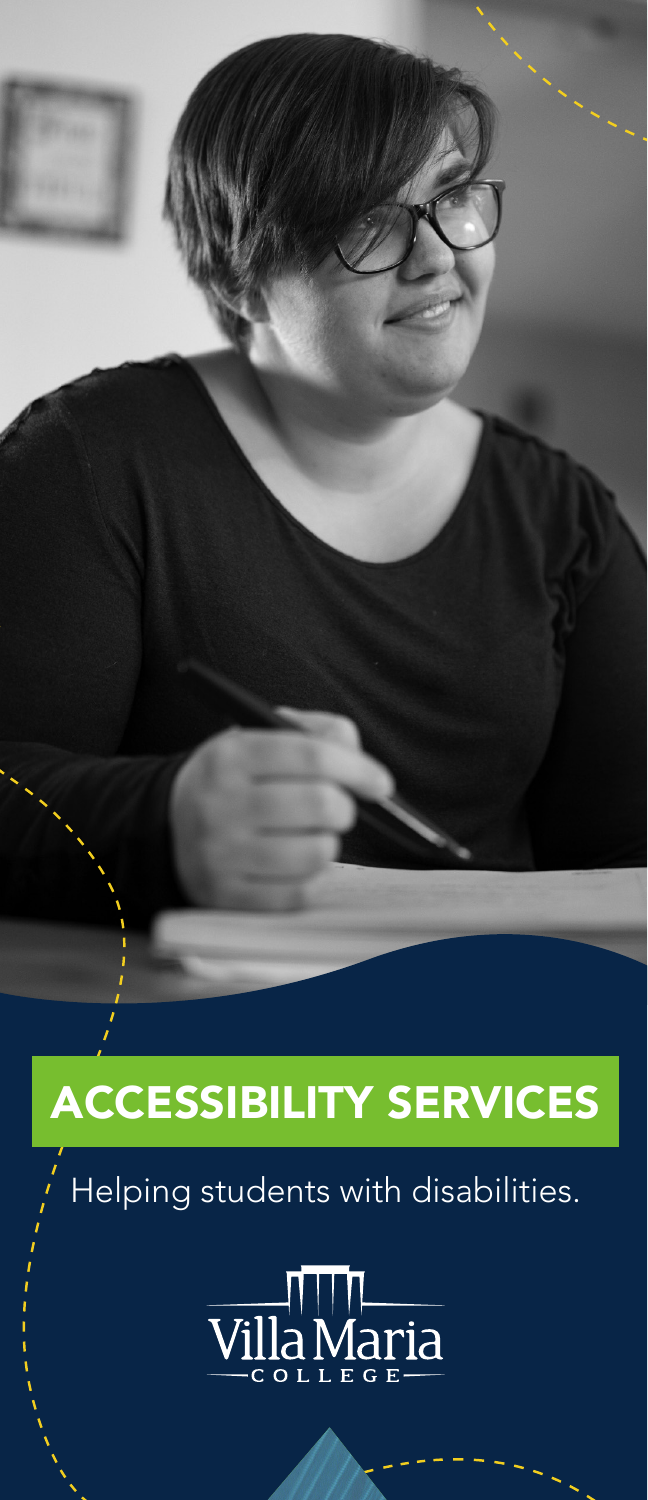**Accessibility services supports** students with disabilities in providing reasonable accommodations to meet educational goals. Accessibility services takes a student-centered approach and works with each student individually to promote academic success. To access accommodations students must:

- Voluntarily identify themselves as needing accommodations.
- Complete an intake form.
- Make an appointment to meet with the Director of Student Success.
- Discuss accommodations with instructors.

## Making an Appointment

Students can meet with accessibility services during the admissions process or at any point during the semester. All students must have an initial intake meeting and can request a meeting at any time. The office is open during regular college business hours. Students can make an appointment by emailing studentsuccess@villa.edu.

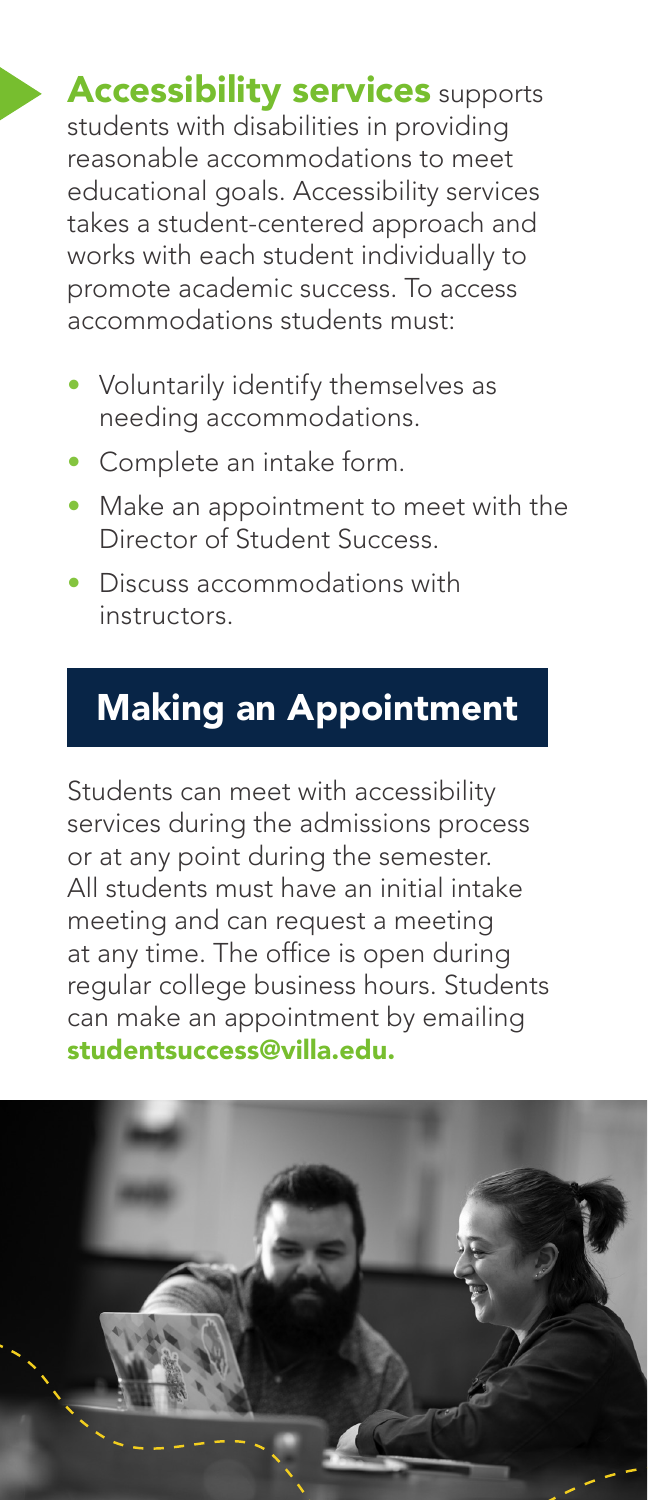### Intake Meeting

During the intake meeting the Director of Student Success will review the intake form. The student should bring documentation of the disability to this meeting. Through an interactive process, the Director and the student will work together to decide on reasonable academic accommodations.

# "

In the Student Success Center, we want to ensure everyone has the tools needed to access their educational goals. We encourage students to meet with us early and often during their academic careers.

# Typical Accommodations

Typical accommodations can include but are not limited to:

- Separate testing location
- Extended time on tests
- Test-questions read aloud
- LiveScribe pens for note-taking
- Tape recorder
- Textbooks in alternative formats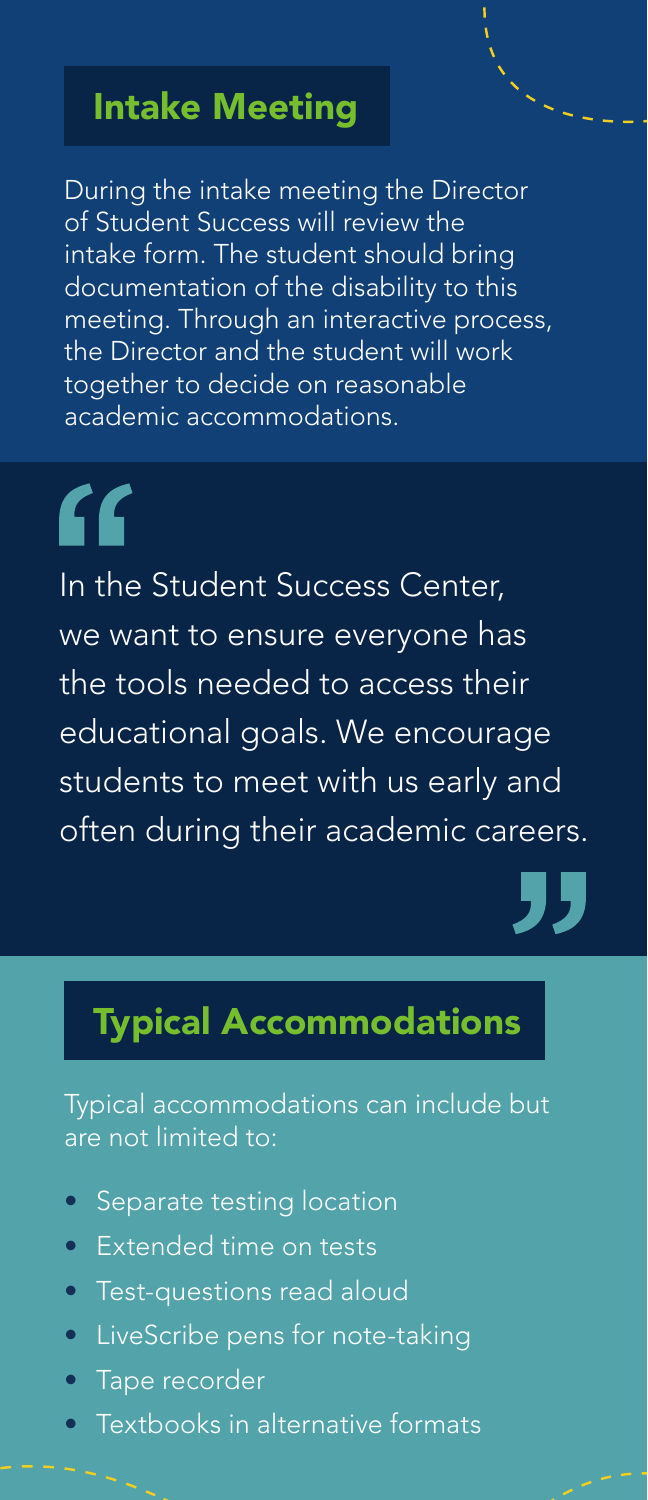## Testing Center

Villa has a testing center located in the library. The space is private and proctored by the library staff. The testing center uses video monitoring. Students are provided a secure space to leave personal belongings. The testing center includes computers for students who need read-aloud features. To utilize the testing center, students must:

- Notify professor you will be using the testing center
- Make an appointment on villa.mywconline.com
- Arrive to take the test at the appointment time



"The best part of receiving accommodations was the ease of access and welcoming feeling. My experience with using assistive technology was easy and helpful in studying. The testing center has been great and very easy to utilize."

#### Sean Lauer, PTA, Class of 2021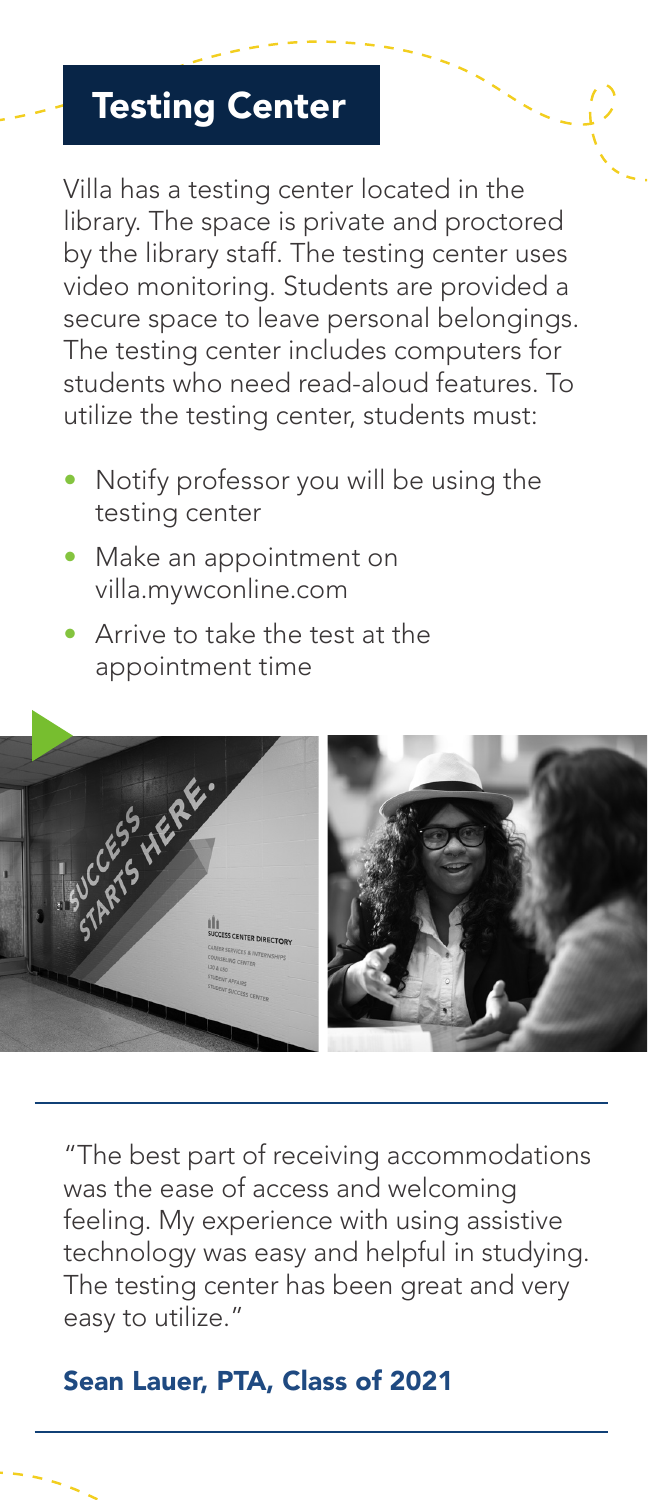# Academic Support

Accessibility services can help connect students to the following services provided through the Student Success Center which is located on the ground floor of the Library Building.

- Advising through Academic Coaches
- Tutoring
- Supplemental Instruction
- Embedded Tutoring

The Student Success Center provides services and programs that are designed to enhance all undergraduate students' successful completion of their academic careers at Villa Maria College. Utilizing student-centered planning, the SSC fosters personal and academic growth that leads to empowerment and transformation. For more information, or to make an appointment, visit villa.mywconline.com or email studentsuccess@villa.edu. Additionally, the Accessibility office is located directly adjacent to other services that promote student success:

- Care Center
- Student Affairs
- Career Services